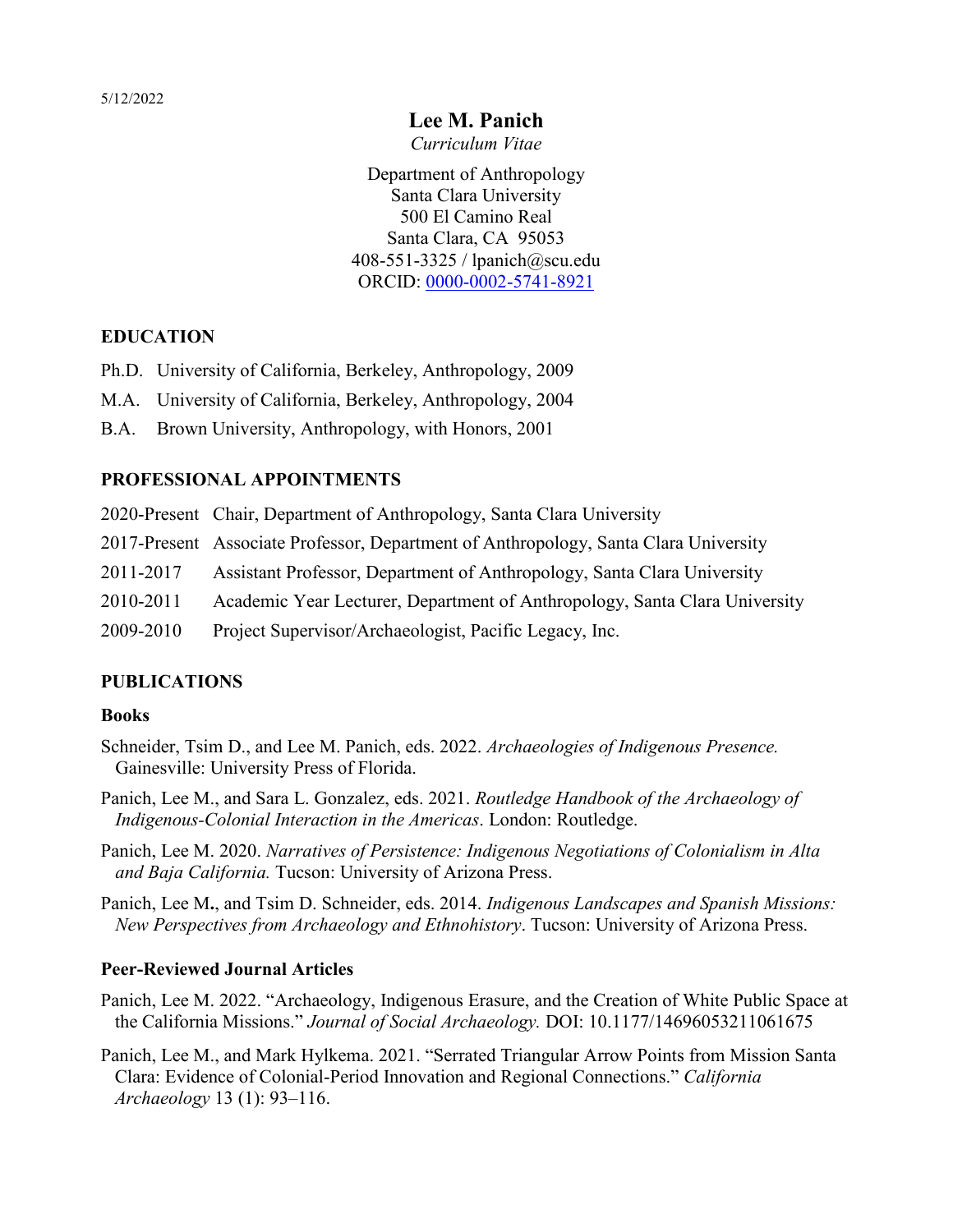- Panich, Lee M., Mark Hylkema, and Tsim D. Schneider. 2021. "Points of Contention: Tradition, Resistance, and Arrow Points in the California Missions." *Journal of Anthropological Archaeology* 64: 101366.
- Panich, Lee M., GeorgeAnn DeAntoni, and Tsim D. Schneider. 2021. "'By the Aid of His Indians': Native Negotiations of Settler Colonialism in Marin County, California, 1840–70." *International Journal of Historical Archaeology* 25: 92–115.
- Lueck, Amy J., Matthew V. Kroot, and Lee M. Panich. 2021. "Public Memory as Community-Engaged Writing: Composing Difficult Histories on Campus." *Community Literacy Journal* 15  $(2): 9 - 30.$
- Kroot, Matthew V., and Lee M. Panich. 2020. "Students Are Stakeholders in On-Campus Archaeology." *Advances in Archaeological Practice* 8 (2): 134–150
- Lueck, Amy J., and Lee M. Panich. 2020. "Representing Indigenous Histories Using XR Technologies in the Classroom." *Journal of Interactive Technology & Pedagogy* 17.
- Schneider, Tsim D., Khal Schneider, and Lee M. Panich. 2020. "Scaling Invisible Walls: Reasserting Indigenous Persistence in Mission-Era California." *The Public Historian* 42 (2): 97– 120.
- Panich, Lee M., and Tsim D. Schneider. 2019. "Categorical Denial: Evaluating Post-1492 Indigenous Erasure in the Paper Trail of American Archaeology." *American Antiquity* 84 (4): 651–688.
- Schneider, Tsim D., and Lee M. Panich. 2019. "Landscapes of Refuge and Resiliency: Native Californian Persistence at Tomales Bay, California, 1770s-1870s." *Ethnohistory* 66 (1): 21–47.
- Panich, Lee M., Rebecca Allen, and Andrew Galvan. 2018. "The Archaeology of Native American Persistence at Mission San José." *Journal of California and Great Basin Anthropology* 38 (1): 11–29.
- Panich, Lee M., Ben Griffin, and Tsim D. Schneider. 2018. "Native Acquisition of Obsidian in Colonial-Era Central California: Implications from Mission San José." *Journal of Anthropological Archaeology* 50: 1–11.
- Panich, Lee M., Emilie Lederer, Ryan Phillip, Emily Dylla. 2018. "Heads or Tails? Modified Ceramic Gaming Pieces from Colonial California." *International Journal of Historical Archaeology* 22 (4): 746–770.
- Panich, Lee M., Tsim D. Schneider, and R. Scott Byram. 2018. "Finding Mid-19th Century Native Settlements: Cartographic and Archaeological Evidence from Central California." *Journal of Field Archaeology* 43 (2): 152–165.
- Panich, Lee M., Tsim D. Schneider, and Paul Engel. 2018. "The Marine Radiocarbon Reservoir Effect in Tomales Bay, California." *Radiocarbon* 60 (3): 963–974.
- Panich, Lee M., M. Steven Shackley, and Antonio Porcayo Michelini. 2017. "A Reassessment of Archaeological Obsidian from Southern Alta California and Northern Baja California." *California Archaeology* 9 (1): 53–77*.*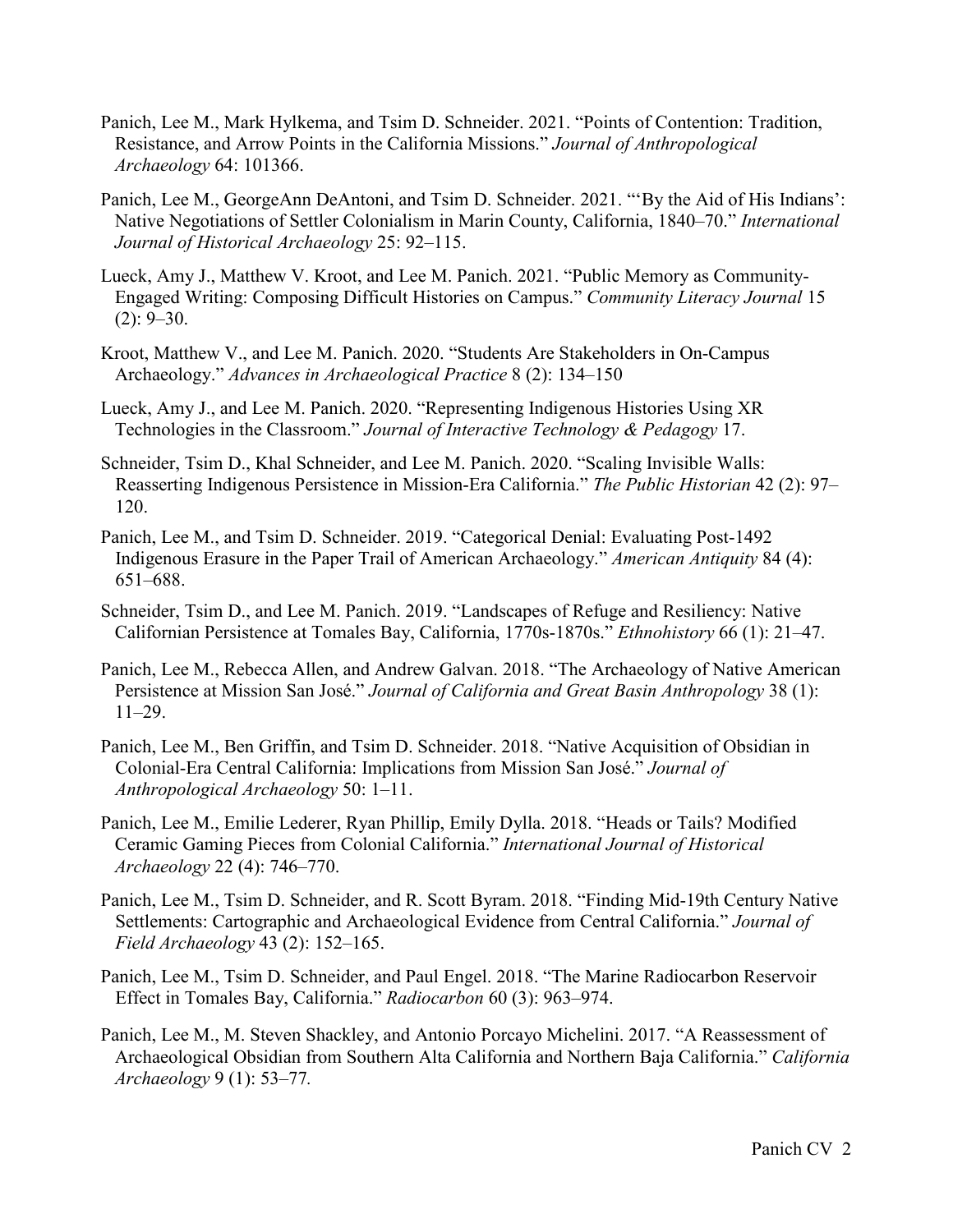- Panich, Lee M. 2016. "After Saint Serra: Unearthing Indigenous Histories at the California Missions." *Journal of Social Archaeology* 16 (2): 238–258.
- Panich, Lee M. 2016. "Beyond the Colonial Curtain: Investigating Indigenous Use of Obsidian in Spanish California through the pXRF Analysis of Artifacts from Mission Santa Clara." *Journal of Archaeological Science: Reports* 5: 521–530.
- Cuthrell, Rob Q., Lee M. Panich, and Oliver R. Hegge. 2016. "Investigating Native Californian Tobacco Use at Mission Santa Clara, California, through Morphometric Analysis of Tobacco (*Nicotiana* spp.) Seeds." *Journal of Archaeological Science: Reports* 6: 451–662.
- Panich, Lee M. 2015. "'Sometimes They Bury the Deceased's Clothes and Trinkets': Indigenous Mortuary Practices at Mission Santa Clara de Asís." *Historical Archaeology* 49 (4): 110–129.
- Panich, Lee M., and Tsim D. Schneider. 2015. "Expanding Mission Archaeology: A Landscape Approach to Indigenous Autonomy in Colonial California." *Journal of Anthropological Archaeology* 40: 48–58.
- Panich, Lee M., Érika Moranchel Mondragón, and Antonio Porcayo Michelini. 2015. "Exploring Patterns of Obsidian Conveyance in Baja California, Mexico." *Journal of California and Great Basin Anthropology* 35 (2): 257–274.
- Panich, Lee M. 2014. "Native American Consumption of Shell and Glass Beads at Mission Santa Clara de Asís." *American Antiquity* 79 (4): 730–748.
- Panich, Lee M., Helga Afaghani, and Nicole Mathwich. 2014. "Assessing the Diversity of Mission Populations through the Comparison of Native American Residences at Mission Santa Clara de Asís." *International Journal of Historical Archaeology* 18 (3): 467–488.
- Panich, Lee M. 2013. "Archaeologies of Persistence: Reconsidering the Legacies of Colonialism in Native North America." *American Antiquity* 78 (1): 105–122.
- Panich, Lee M., and Michael Wilken-Robertson. 2013. "Paipai Pottery Past and Present: Evolution of an Indigenous Ceramic Tradition." *Pacific Coast Archaeological Society Quarterly* 48 (1&2): 75–95.
- Panich, Lee M., and Michael Wilken-Robertson. 2013. "Malcolm J. Rogers as an Ethnoarchaeologist: Reflections from Santa Catarina, Baja California." *Pacific Coast Archaeological Society Quarterly* 48 (3&4): 109–119.
- Lightfoot, Kent G., Lee M. Panich, Tsim D. Schneider, and Sara L. Gonzalez. 2013. "European Colonialism and the Anthropocene: A View from the Pacific Coast of North America." *Anthropocene* 4: 101–115.
- Lightfoot, Kent G., Lee M. Panich, Tsim D. Schneider, Sara L. Gonzalez, Matthew A. Russell, Darren Modzelewski, Theresa Molino, and Elliot H. Blair. 2013. "The Study of Indigenous Political Economies and Colonialism in Native California: Implications for Contemporary Tribal Groups and Federal Recognition." *American Antiquity* 78 (1): 89–104.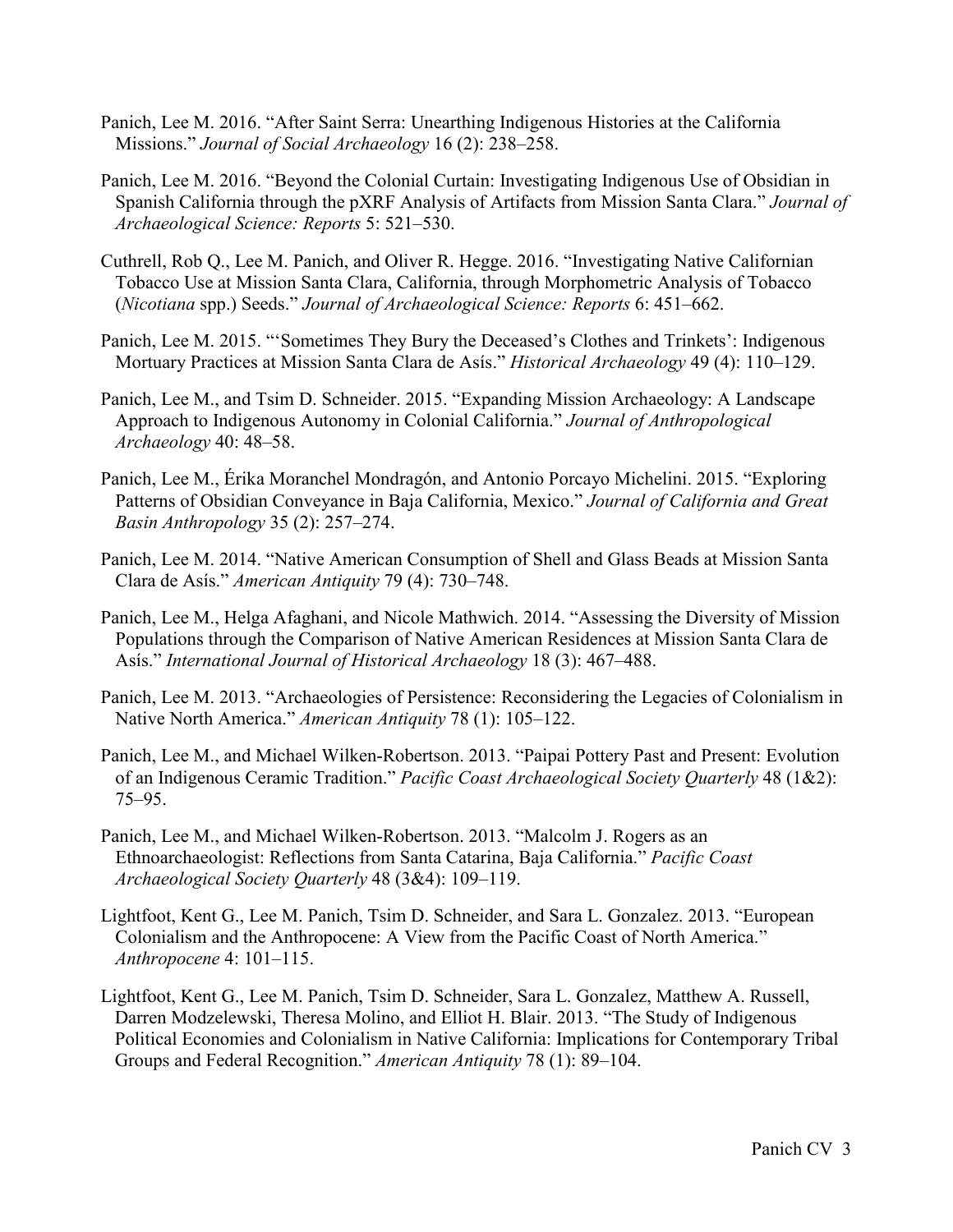- Panich, Lee M., Antonio Porcayo Michelini, and M. Steven Shackley. 2012. "Obsidian Sources of Northern Baja California: The Known and the Unknown." *California Archaeology* 4 (2): 183– 200.
- Panich, Lee M. 2011. "Continuities in a Time of Change: Lithic Technology at Mission Santa Catalina, Baja California." *Pacific Coast Archaeological Society Quarterly* 45 (1&2): 13–30.
- Panich, Lee M. 2010. "Missionization and the Persistence of Native Identity on the Colonial Frontier of Baja California." *Ethnohistory* 57 (2): 225–262.
- Panich, Lee M. 2010. "Spanish Missions in the Indigenous Landscape: A View from Mission Santa Catalina, Baja California." *Journal of California and Great Basin Anthropology* 30 (1): 69–86.
- Schneider, Tsim D., and Lee M. Panich. 2008. "Total Station Mapping: Practical Examples from Alta and Baja California." *Journal of California and Great Basin Anthropology* 28 (2): 166–183.
- Diekmann, Lucy, Lee M. Panich, and Chuck Striplen. 2007. "Native American Management and the Legacy of Working Landscapes in California." *Rangelands* 29 (3): 46–50.
- Gonzalez, Sara L., Darren Modzelewski, Lee M. Panich, and Tsim D. Schneider. 2006. "Archaeology for the Seventh Generation." *American Indian Quarterly* 30 (3&4): 388–415.

### **Chapters in Peer-Reviewed Books**

- Panich, Lee M., and Tsim D. Schneider. 2022. "Introduction: Archaeology, Unknowing, and the Recognition of Indigenous Presence in Post-1492 North America." In *Archaeologies of Indigenous Presence*, edited by Tsim D. Schneider and Lee M. Panich, 1–22. Gainesville: University Press of Florida.
- Panich, Lee M. 2021. "Objects of Change? Revisiting Native Material Culture and Technological Traditions in the Post-1492 Americas." In *Routledge Handbook of the Archaeology of Indigenous-Colonial Interaction in the Americas*, edited by Lee M. Panich and Sara L. Gonzalez, 195–209. London: Routledge.
- Gonzalez, Sara L., and Lee M. Panich. 2021. "Situating Archaeological Approaches to Indigenous-Colonial Interaction in the Americas." In *Routledge Handbook of the Archaeology of Indigenous-Colonial Interaction in the Americas*, edited by Lee M. Panich and Sara L. Gonzalez, 3–13. London: Routledge.
- Panich, Lee M. 2019. "'Mission Indians' and Settler Colonialism: Rethinking Indigenous Persistence in Nineteenth-Century Central California." In *Indigenous Persistence in the Colonized Americas,* edited by Heather Law Pezzarossi and Russell N. Sheptak, 121–144. Albuquerque: University of New Mexico Press.
- Panich, Lee M., Sarah Peelo, and Linda Hylkema. 2018. "Archaeological Insights into the Persistence of Multiscalar Native Communities at Mission Santa Clara de Asís." In *Forging Communities in Colonial Alta California*, edited by Kathleen L. Hull and John G. Douglass, 191– 213. Tucson: University of Arizona Press.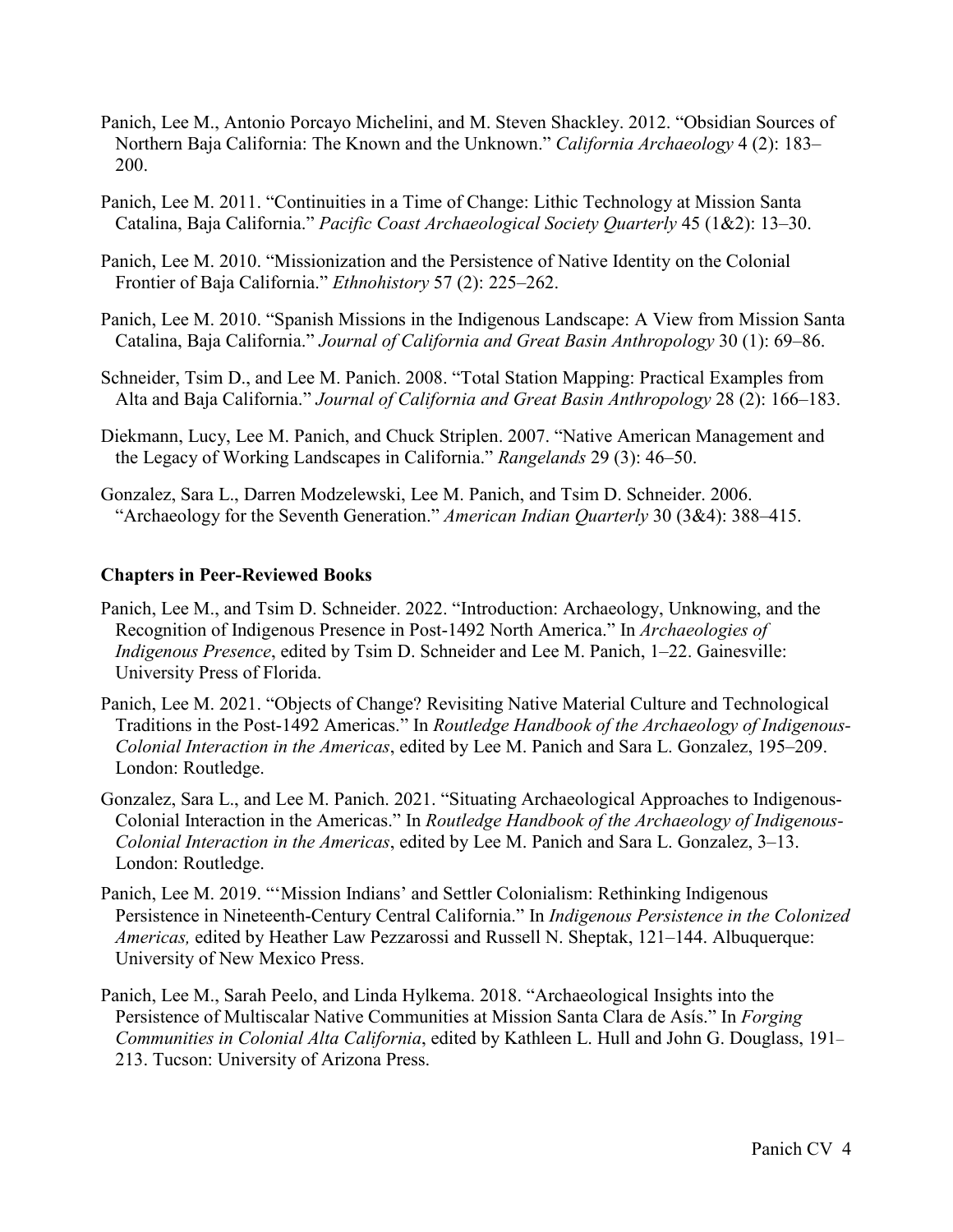- Peelo, Sarah, Lee M. Panich, Christina Spellman, John Ellison,and Stella D'Oro. 2018. "Marriage and Death in the Neophyte Village at Mission Santa Clara: Preservation of Ancestral and Elite Communities." In *Forging Communities in Colonial Alta California*, edited by Kathleen L. Hull and John G. Douglass, 162–188. Tucson: University of Arizona Press.
- Panich, Lee M. 2017. "Indigenous Vaqueros in Colonial California: Labor, Identity and Autonomy." In *Foreign Objects: Rethinking Indigenous Consumption in American Archaeology*, edited by Craig N. Cipolla, 187–203. Tucson: University of Arizona Press.
- Schneider, Tsim D., and Lee M. Panich. 2014. "Native Agency at the Margins of Empire: Indigenous Landscapes, Spanish Missions, and Contested Histories." In *Indigenous Landscapes and Spanish Missions: New Perspectives from Archaeology and Ethnohistory*, edited by Lee M. Panich and Tsim D. Schneider, 5–22. Tucson: University of Arizona Press.
- Schneider, Tsim D., Sara L. Gonzalez, Kent G. Lightfoot, Lee M. Panich, and Matthew A. Russell 2012. "A Land of Cultural Pluralism: Case Studies from California's Colonial Frontier." In *Contemporary Issues in California Archaeology*, edited by Terry L. Jones and Jennifer E. Perry, 319–337. Walnut Creek: Left Coast Press.
- Lightfoot, Kent G., Lee M. Panich, Tsim D. Schneider, and K. Elizabeth Soluri. 2009. "California Indian Uses of Natural Resources." In *California Indians and Their Environment: An Introduction*, by Kent G. Lightfoot and Otis Parrish, 183–363. California Natural History Guides 96. Berkeley: University of California Press.

# **Invited Book Reviews**

- Panich, Lee M. 2021. Review of *The Global Spanish Empire: Five Hundred Years of Place Making and Pluralism*, edited by Christine D. Beaule and John G. Douglass. *Journal of Anthropological Research* 77 (3): 432–433.
- Panich, Lee M. 2020. Review of *Collaborative Archaeology at Stewart Indian School*, edited by Sara E. Cowie, Diane L. Teeman, and Christopher C. LeBlanc. *Journal of California and Great Basin Anthropology* 40 (1): 120–121.
- Panich, Lee M. 2017. Review of *California Mission Landscapes: Race, Memory, and the Politics of Heritage*, by Elizabeth Kryder-Reid. *Journal of Colonialism and Colonial History* DOI: [10.1353/cch.2017.0031.](https://doi.org/10.1353/cch.2017.0031)
- Panich, Lee M. 2015. Review of *Ceramic Production in Early Hispanic California: Craft, Economy, and Trade on the Frontier of New Spain*, edited by Russell K. Skowronek, M. James Blackman, and Ronald L. Bishop. *Journal of Field Archaeology* 40 (6): 700–702.
- Panich, Lee M. 2015. Review of *Treasures from Native California: The Legacy of Russian Exploration*, by Travis Hudson and Craig Bates, edited by Thomas Blackburn and John R. Johnson. *Journal of California and Great Basin Anthropology* 35(1):164–165.
- Panich, Lee M. 2014. Review of *Native and Spanish New Worlds: Sixteenth-Century Entradas in the American Southwest and Southeast,* edited by Clay Mathers, Jeffrey M. Mitchem, and Charles M. Haecker. *Kiva* 80 (1): 110–112.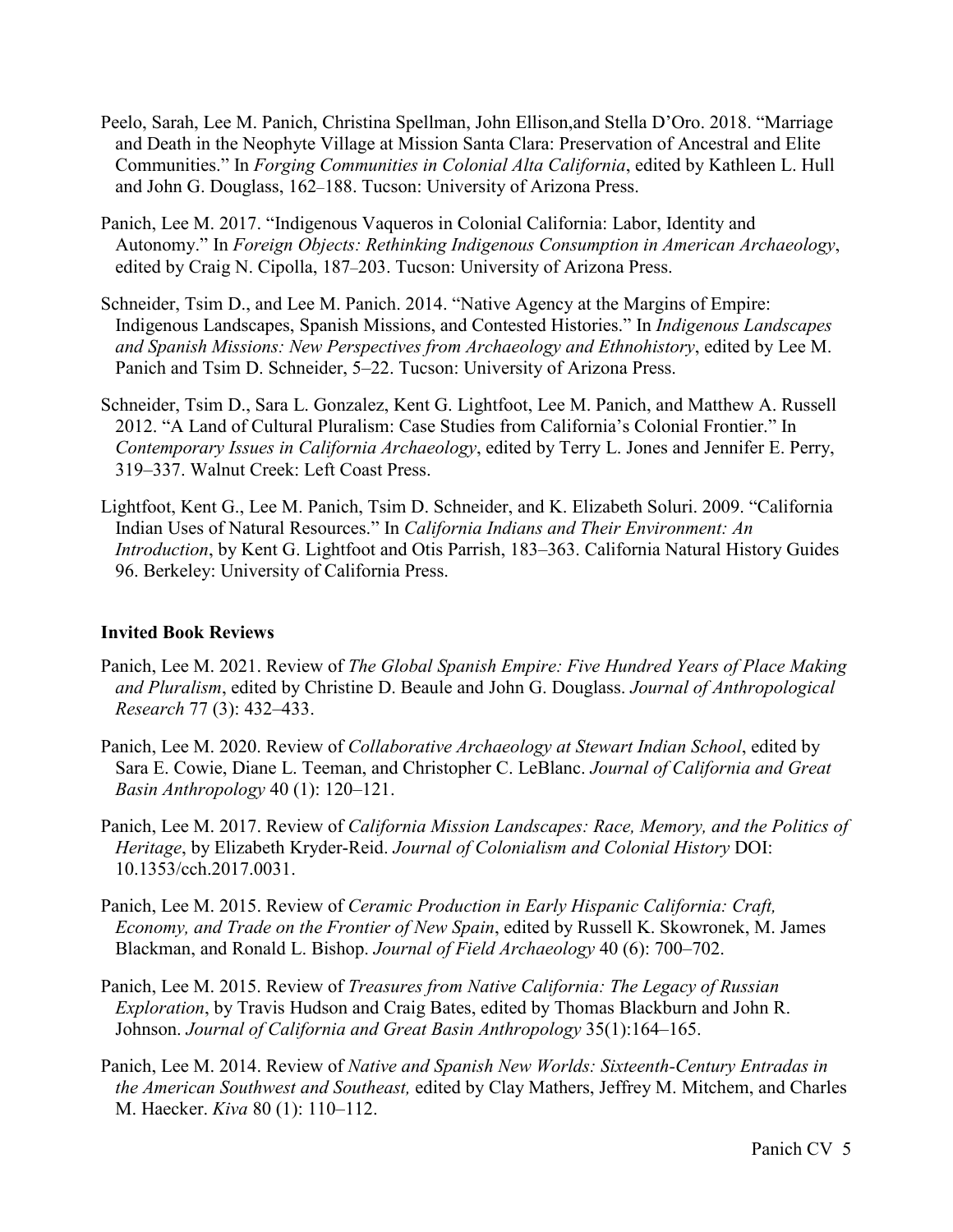Panich, Lee M. 2012. Review of *Island of Fogs: Archaeological and Ethnohistorical Investigations of Isla Cedros, Baja California* by Matthew R. Des Lauriers*. Ethnohistory* 59 (3): 651–652.

### **Non-Refereed Articles, Book Sections, Conference Proceedings & Public Scholarship**

- Arellano, Monica, Andrew Galvan, James Irwin, Matthew V. Kroot, Amy J. Lueck, Charlene Nijmeh, Lee M. Panich, Désirée Vigil. 2021. Santa Clara University Native History Virtual Tour, [bit.ly/SCU-NativeTour.](https://earth.google.com/web/data=MkEKPwo9CiExSWVHMV9keFlFNDFzQTVXWHlaTUNtcXlkZGZNRWh4OGkSFgoUMEUwNjEwNjMzMzE0NkFCMUE4MjMgAQ?authuser=0)
- Panich, Lee M. 2020. "Mission Archaeology in North America." In *The Encyclopedia of Global Archaeology*, edited by Claire Smith. New York: Springer. [Update of Panich (2014)]. DOI: 10.1007/978-3-319-51726-1\_1396-2
- Panich, Lee M. 2018. "Death, Mourning, and Accommodation in the Missions of Alta California." In *Franciscans and American Indians in Pan-Borderlands Perspective: Adaptation, Negotiation, and Resistance*, edited by Jeffrey M. Burns and Timothy J. Johnson, 251–264. Oceanside, CA: American Academy of Franciscan History.
- Panich, Lee M. 2018. Comment on "Contingent Persistence: Continuity, Change, and Identity in the Romanization Debate" by Lara Ghisleni, *Current Anthropology* 59 (2): 158–159.
- Schneider, Tsim D., and Lee M. Panich. 2018. "Special Feature Introduction: Indigenous Persistence in Colonial California." *Journal of California and Great Basin Anthropology* 38 (1):  $9-10.$
- Schneider, Tsim D., and Lee M. Panich. 2017. "Toms Point Archaeology: Investigating Native American History at Tomales Bay." *The Ardeid* 7–9.
- Bendímez Patterson, Julia, Antonio Porcayo Michelini, and Lee Panich. 2016. "The Missions and Camino Real of Baja California: A Binational View." *Boletín: Journal of the California Missions Foundation* 32 (1): 120–141.
- Panich, Lee. 2015. "Mission Santa Clara in a Changing Urban Environment." *Boletín: Journal of the California Mission Studies Association* 31 (1): 36–45.
- Panich, Lee M. 2014. Mission Archaeology in North America. In *The Encyclopedia of Global Archaeology*, edited by Claire Smith, 4955–4960. New York: Springer.
- Braje, T.J., J.M. Erlandson, C.M. Aikens, T. Beach, S. Fitzpatrick, S. Gonzalez, D.J. Kennett, P.V. Kirch, K.G. Lightfoot, S.B. McClure, L.M. Panich, T.C. Rick, A.C. Roosevelt, T.D. Schneider, B. Smith, & M.A Zeder. 2014. "An Anthropocene Without Archaeology—Should We Care?" *The SAA Archaeological Record* 14 (1): 26–29.
- Panich, Lee. 2011. "Collaboration and the Education of an Archaeologist." *News from Native California* 24 (4): 30–32.
- Cohen, David, and Lee Panich. 2009. "The Prison Notebook: Lessons Learned Teaching Anthropology at San Quentin State Prison." *Anthropology News* 50 (1): 25–26.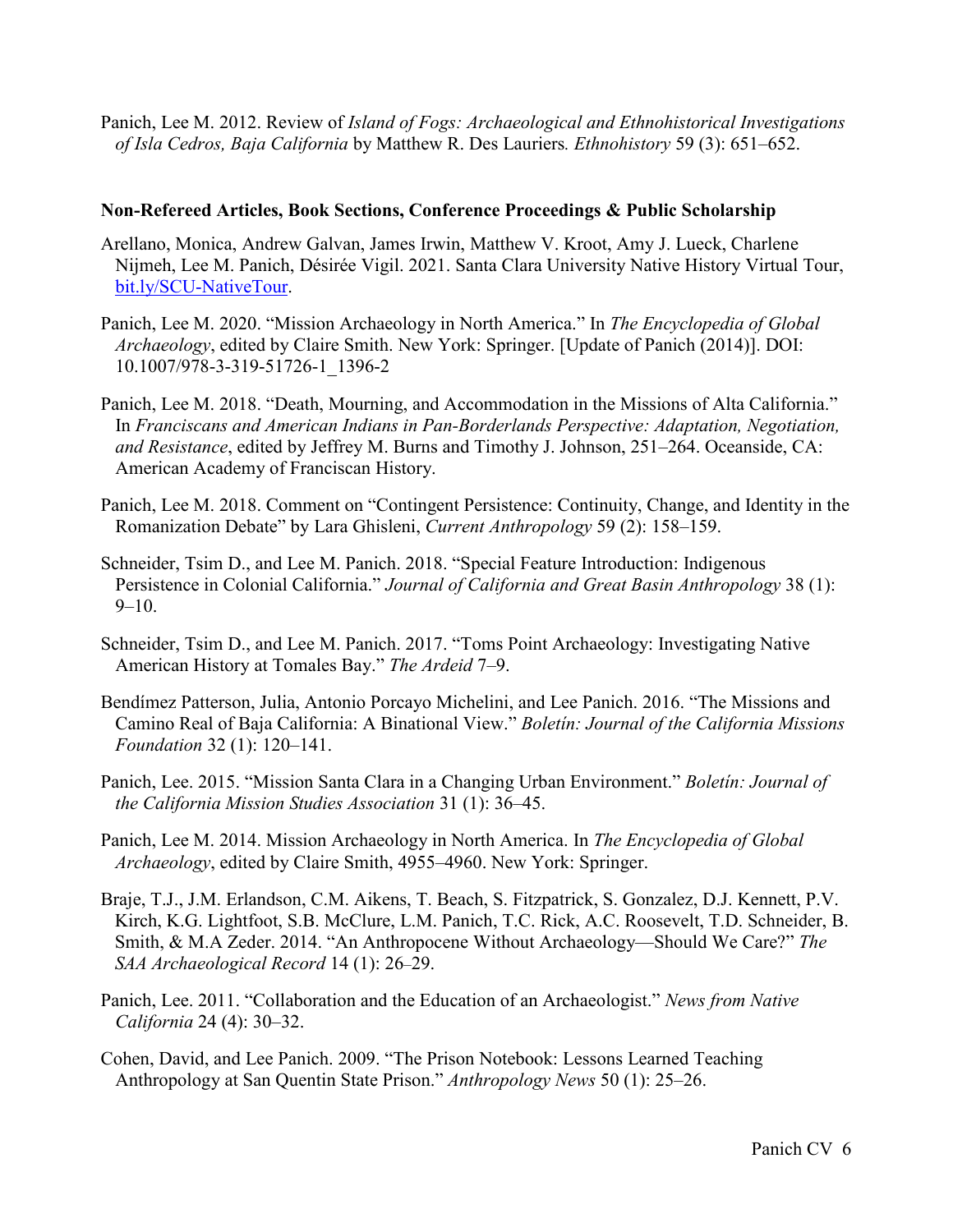- Panich, Lee. 2007. "Collaborative Archaeology South of the Border." *News from Native California* 20 (4): 12–15.
- Gonzalez, Sara, Kent G. Lightfoot, Darren Modzelewski, Lee Panich, Otis Parrish, and Tsim Schneider. 2007. "Cultures in Contact at Colony Ross." In *Seeking Our Past: An Introduction to North American Archaeology*, by S. Neusius and G. T. Gross, 302–309. Oxford: Oxford University Press.
- Panich, Lee, and Tsim Schneider. 2006. "Public Interaction as 'Culture Contact.'" *Proceedings of the Society for California Archaeology* 19: 27–30.
- Panich, Lee. 2005. "Interpretive Issues and the California Missions." *Proceedings of the Society for California Archaeology* 18: 189–192.

### **GRANTS, FELLOWSHIPS & AWARDS**

### **External Grants and Awards**

- 2022 American Council of Learned Societies & National Endowment for the Humanities, Sustaining Public Engagement Grant. "Sustaining Collaborative Approaches to the Public Interpretation of Indigenous History at Mission Santa Clara, California" (w/Monica V. Arellano, Lauren Baines, Andrew Galvan, Charlene Nijmeh, and Amy Lueck). \$190,522
- 2021 National Council on Public History, G. Wesley Johnson Award, Honorable Mention for "Scaling Invisible Walls: Reasserting Indigenous Persistence in Mission-Era California," *The Public Historian,* coauthored with Tsim Schneider and Khal Schneider.
- 2020 National Endowment for the Humanities, Digital Projects for the Public Discovery Grant. "(Re)Membering Mission History" (w/ Amy Lueck and community partners). \$28,811
- 2019 University of California, Critical Missions Studies, Community Initiated Partnership Grant. "Teaching Ohlone History, Changing Public Memory." (w/ Monica V. Arellano, Andrew Galvan, Matthew Kroot, and Amy Lueck). \$9,851
- 2016 National Science Foundation, Senior Archaeological Research Grant. "Collaborative Research: Evaluating Indigenous Strategies of Multicultural Interaction," BCS 1559666. \$104,755 (total award for collaborative proposal with Tsim Schneider: \$191,083)
- 2014 Mid-Peninsula Regional Open Space District, Resource Management Grant. "Hicks Road Cultural Resource Assessment." \$1,650
- 2007 National Science Foundation, Doctoral Dissertation Improvement Grant. "Native Cultural Persistence at Mission Santa Catalina." \$14,868
- 2006 University of California Institute for Mexico and the United States, Dissertation Research Grant. "Cultural Persistence at Mission Santa Catalina, Baja California, Mexico." \$14,000
- 2003 National Science Foundation, Graduate Research Fellowship

### **Santa Clara University (2010-present)**

2021 Environmental Justice & the Common Good Research Grant. "Reclaiming Traditional Ecological Knowledge for the Muwekma Ohlone Preservation Foundation" (w/Charlene Nijmeh, Monica V. Arellano, and Gloria Gomez). \$3,000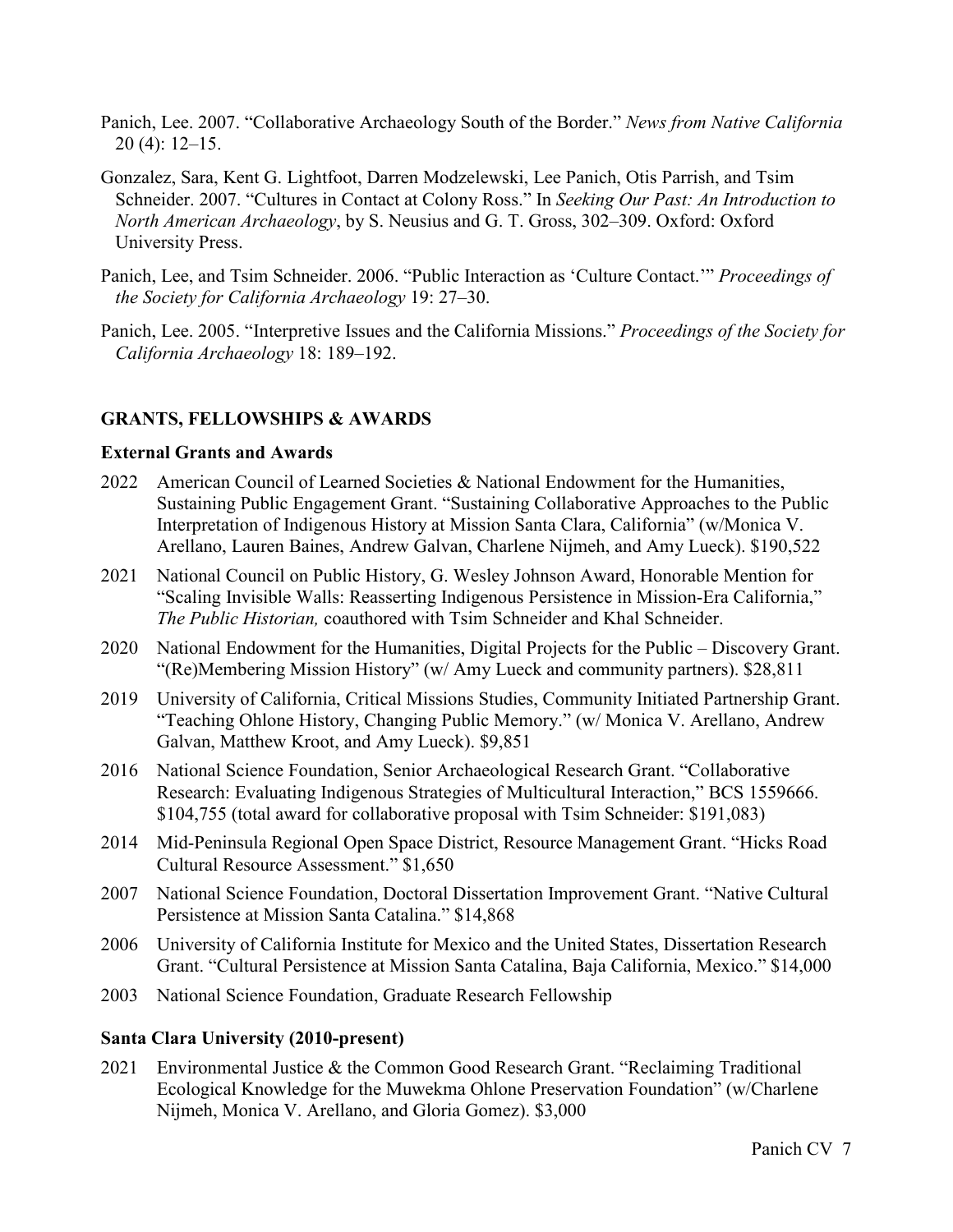- 2021 Teaching and Technology Innovation Grant. "Developing an Ohlone Heritage Teaching Hub for SCU" (w/ Matthew Kroot, Amy Lueck, & C.J. Gabbe). \$5,000
- 2021 University Research Grant. "Histories of Public Memory." (w/Amy Lueck & Matthew Kroot). \$5,000.
- 2020 Professor Joseph Bayma, S.J., Scholarship Award, Santa Clara University College of Arts and Sciences
- 2019 Faculty-Student Research Assistant Program Grant. "Colonial Crossroads: Obsidian and Beads from Mission Santa Clara." \$1,200
- 2019 Teaching and Technology Innovation Grant. "Community Heritage Online" (w/ Tanya Chiykowski-Rathke, Matthew Kroot, Amy Lueck, & Brian Smith). \$6,000
- 2018 Teaching and Technology Innovation Grant. "Virtual Santa Clara: Using Augmented Reality for Composing Public History with Undergraduates" (w/Amy Lueck). \$4,500
- 2014 University Research Grant. "Santa Clara Colonial Landscapes Project." \$5,000
- 2013 Technology Innovation Grant. "Integrating the Present with the Past: High-Resolution GPS Technology for Recording Campus Archaeological Sites" (w/Lisa Kealhofer and Iris Stewart-Frey). \$16,950
- 2013 Sustainability Research Initiative Grant. "Sustaining Natural and Cultural Resources at Santa Clara through Community Engagement" (w/M. Bezanson, J. Farnsworth, L. Kealhofer, I. Stewart-Frey, & V. Matzek). \$30,000
- 2013 Faculty-Student Research Assistant Program Grant. "Mission Santa Clara Colonial Landscapes Project." \$1,000
- 2012 Faculty-Student Research Assistant Program Grant. "Paipai Oral History Project." \$1,000
- 2012 Technology Innovation Grant. "Mapping Equipment for Teaching and Research in Archaeology." \$9,964
- 2011 Technology Innovation Grant. "Data Exploration in Anthropology and Biology." \$3,789

#### **University of California, Berkeley (2002-2009)**

- 2009 Outstanding Graduate Student Instructor Award
- 2007 Dean's Normative Time Fellowship
- 2006 Robert H. Lowie and Ronald L. Olson Fund, \$1,500
- 2006 Stahl Endowment for Archaeological Research \$3,000

#### **SELECTED PRESENTATIONS AND CONFERENCE PAPERS**

#### I**nvited Presentations (Last Five Years)**

- 2021 Panich, Lee. "Centering Ohlone Presence at Mission Santa Clara and Santa Clara University," presentation for Telling and Teaching the Truth of the California Missions, Santa Cruz Mission State Historic Park.
- 2021 Panich, Lee. "Narratives of Persistence." Virtual keynote, History San José, San Jose, California.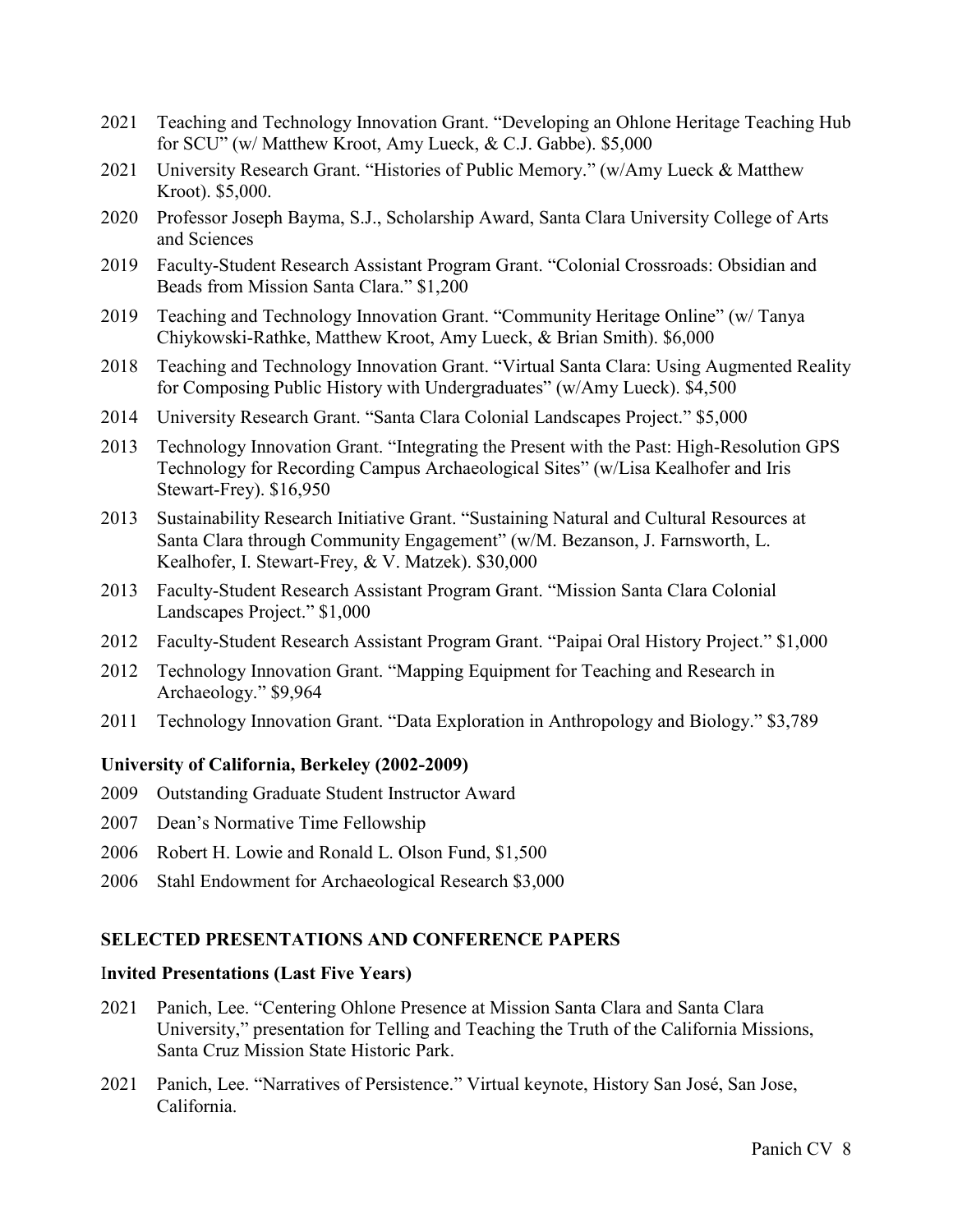- 2020 Panich, Lee. "Unearthing Indigenous Histories at the California Missions," paper presented at "Heritage and Its Missions," Dumbarton Oaks Pre-Columbian Studies Program, Virtual Symposium.
- 2020 Panich, Lee. "The Ohlone After the Missions," Docent training, de Saisset Museum, Santa Clara University.
- 2019 Panich, Lee. "New Insights into the Lives of Native Californians at Spanish Missions." Phi Beta Kappa Northern California Association, 33rd Annual Asilomar Conference, Pacific Grove, California.
- 2018 Panich, Lee. "Hidden Lives of Mission Indians: Archaeological Insights from Colonial California." Filoli Historic House and Garden, Woodside, California.
- 2018 Panich, Lee. "Peopling the Post-Contact Landscape: The Archaeology of Native Autonomy in Colonial California," Docent training, de Saisset Museum, Santa Clara University.
- 2018 Panich, Lee. "The Archaeology of Native American Persistence at Mission San José." Santa Cruz Archaeological Society, Santa Cruz, California.
- 2018 Panich, Lee. Panelist for "Acknowledging Thámien: A Conversation," Indigenous Peoples Day Celebration, de Saisset Museum, Santa Clara University.
- 2017 Panich, Lee. "Peace and Violence in Anthropological Perspective." Santa Clara University Center for the Arts and Humanities.
- 2017 Panich, Lee. "Peopling the Post-Contact Landscape: The Archaeology of Native Autonomy in Colonial California." Lunch Club Lecture Series, Stanford University Archaeology Center.

### **Conference Symposia Organized (Last Five Years)**

- 2022 "Bio- and Mortuary Archaeology at Sanchez Adobe (CA-SMA-71): New Insights into the Mission Period in Northern California." 56<sup>th</sup> Annual Meeting of the Society for California Archaeology (with Jelmer Eerkens and Chris Canzonieri).
- 2019 "Recognizing and Recording Post-1492 Indigenous Sites in North American Archaeology." 84<sup>th</sup> Annual Meeting of the Society for American Archaeology, Albuquerque, New Mexico (with Tsim Schneider).
- 2019 "Retrospectives and Recent Perspectives on Marin County Archaeology." 53rd Annual Meeting of the Society for California Archaeology, Sacramento (with Tsim Schneider).

### **Conference Papers (Last Five Years)**

- 2022 Panich, Lee. "Holistic, Diachronic, and Broadly Comparative: the 'Lightfoot Holy Trinity' and the Historical Anthropology of Colonial California." Paper presented at the  $87<sup>th</sup>$  Annual Meeting of the Society for American Archaeology, Chicago.
- 2022 Panich, Lee, Beth Armstrong, Andrew Galvan, and Chris Canzonieri. "Identifying Ohlone Ancestors at the Asistencia de San Pedro y San Pablo: Insights from Mission Records and Archaeology." Paper presented at the 56<sup>th</sup> Annual Meeting of the Society for California Archaeology, Visalia.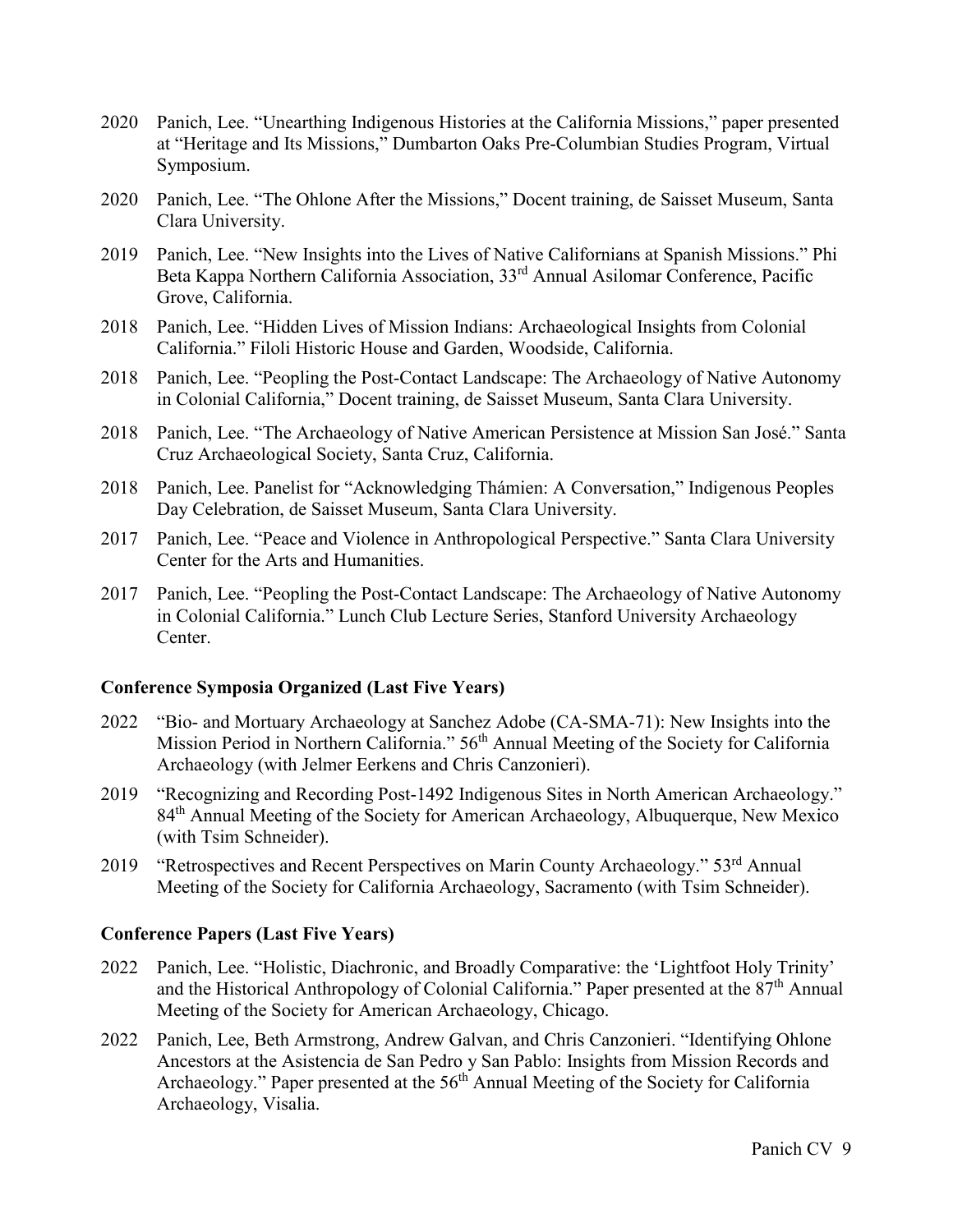- 2022 Panich, Lee, Melody Tannam, and Jelmer Eerkens. "Shell, Glass, and Jet Beads from the Asistencia de San Pedro y San Pablo." Paper presented at the 56<sup>th</sup> Annual Meeting of the Society for California Archaeology, Visalia.
- 2021 Panich, Lee, and Mark Hylkema. "Serrated Triangular Arrow Points from Mission Santa Clara: Evidence of Colonial-Period Innovation and Regional Connections." Paper presented at the 55th Annual Meeting of the Society for California Archaeology, online.
- 2021 Kroot, Matthew, and Lee Panich. "Increasing Scales of Stakeholder Participation: Public Archaeology, Community-Based Participatory Research, and Pedagogy at Mission Santa Clara." Paper presented at the Annual Meeting of the Society for California Archaeology, online.
- 2021 Lueck, Amy, and Lee Panich. "Google Earth Native History Tour." IdeaLab presentation at the 8th Annual Academic Technology Expo (ATXpo), online.
- 2020 Lee Panich and Amy Lueck. ["Colonial Pandemics: Misremembering Disease at Mission](https://colonialpandemics.wordpress.com/)  [Santa Clara.](https://colonialpandemics.wordpress.com/)" Twin Pandemics Forum, Santa Clara University.
- 2019 Panich, Lee, and Tsim Schneider. "Documenting Persistence: The Archaeological Paper Trail of Indigenous Residence in Marin County, California, 1579-1934." Paper presented at the 84th Annual Meeting of the Society for American Archaeology, Albuquerque.
- 2019 Panich, Lee, and Tsim Schneider. "The Paper Trail of Indigenous Persistence: Documenting Post-Contact Coast Miwok Sites in Marin County." Paper presented at the 53<sup>rd</sup> Annual Meeting of the Society for California Archaeology, Sacramento.
- 2019 Kroot, Matthew, Amy Lueck, and Lee Panich. "Recent Developments in Community Heritage Work on the Campus of Santa Clara University." Poster presented at the 53<sup>rd</sup> Annual Meeting of the Society for California Archaeology, Sacramento.
- 2019 Lueck, Amy, and Lee Panich. "Virtual Santa Clara: Native American Heritage and Digital Public Memory." IdeaLab presentation at the 6<sup>th</sup> Annual Academic Technology Expo (ATXpo), Santa Clara, CA.
- 2019 Schneider, Tsim, and Lee Panich. "Indigenous Lives, Place-making, and Persistence at Toms Point, Tomales Bay." Paper presented at the 53<sup>rd</sup> Annual Meeting of the Society for California Archaeology, Sacramento.
- 2018 Panich, Lee. "Waves of Persistence: Native Californians and Five Centuries of Colonial Encounters on the Pacific Coast." Paper presented at the  $117<sup>th</sup>$  Annual Meeting of the American Anthropological Association, San Jose, CA.
- 2018 Panich, Lee, and Rebecca Allen. "Bead Biographies: Exploring the Movement of Glass Beads in Colonial California." Paper presented at the 51<sup>st</sup> Annual Conference on Historical and Underwater Archaeology, New Orleans.
- 2018 Panich, Lee, and Antonio Porcayo Michelini. "Following the Obsidian Trail: Clues to Prehistoric Exchange Networks in Baja California." Paper presented at the 19<sup>th</sup> Symposium on the Anthropology and History of Baja California, Instituto Nacional de Antropología e Historia, Ensenada.
- 2018 Panich, Lee, and Antonio Porcayo Michelini. "The Importance of Baja California Obsidian Studies for the Archaeology of the Border Region." Paper presented at the 52<sup>nd</sup> Annual Meeting of the Society for California Archaeology, San Diego.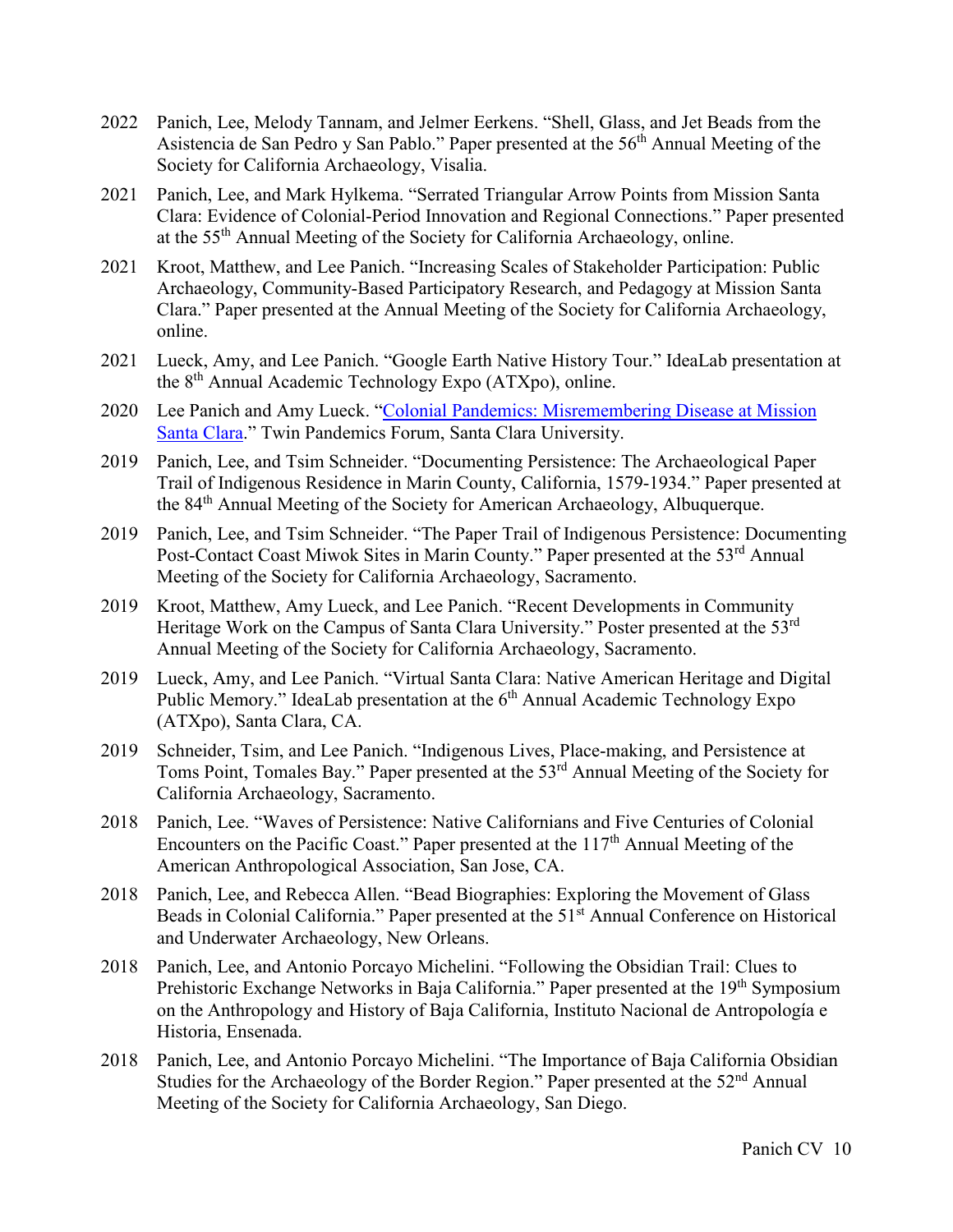- 2018 Panich, Lee, and Tsim Schneider. "Peopling the Post-Contact Landscape in Central California: A Pragmatic Approach." Paper presented at the 83rd Annual Meeting of the Society for American Archaeology, Washington, DC.
- 2018 Panich, Lee, and Tsim Schneider. "Peopling the Post-Contact Landscape: An Archaeology of Native Autonomy along Tomales Bay, California." Paper presented at the 52<sup>nd</sup> Annual Meeting of the Society for California Archaeology, San Diego.
- 2018 Allen, Rebecca, R. Scott Baxter, Jun U. Sunseri, Lee M. Panich, and Charlotte K. Sunseri. "Creating a Research Community at Mission San Jose in Fremont, California." Poster presented at the 51<sup>st</sup> Annual Conference on Historical and Underwater Archaeology, New Orleans.
- 2018 Schneider, Tsim, Sarah Peelo, and Lee Panich. "Finding 'Little Choices' in the Archaeology of Colonial Central California." Paper presented at the 52<sup>nd</sup> Annual Meeting of the Society for California Archaeology, San Diego.

# **COURSES TAUGHT**

# **Santa Clara University (2010-present)**

Introduction to Archaeology (w/ Lab) Vanished Peoples and Lost Civilizations (Archaeology and Popular Culture) Peace and Violence (First-year "Cultures and Ideas" Course) Anthropological Perspectives on Colonial California Historical Archaeology Virtual Santa Clara: Culture and History Archaeological Method and Theory Senior Project (Capstone Course) Field Course in Anthropological Methods

# **Osher Lifelong Learning Institute, Santa Clara University (2014)**

Archaeology of the California Missions

# **University of California, Berkeley (2010)**

Introduction to Archaeology

# **College Program at San Quentin State Prison, Patten University (2005-2006)**

Ancient History: North America (Instructor of Record) Ancient History: Africa (Co-Instructor)

# **SELECTED ACADEMIC & PROFESSIONAL SERVICE**

# **Academic Service, Santa Clara University**

Chair, University Research Committee (2021-present) Advisory Board Member, Environmental Justice and the Common Good Initiative (2021-present) Member, Campus Public Art Committee (2020-present)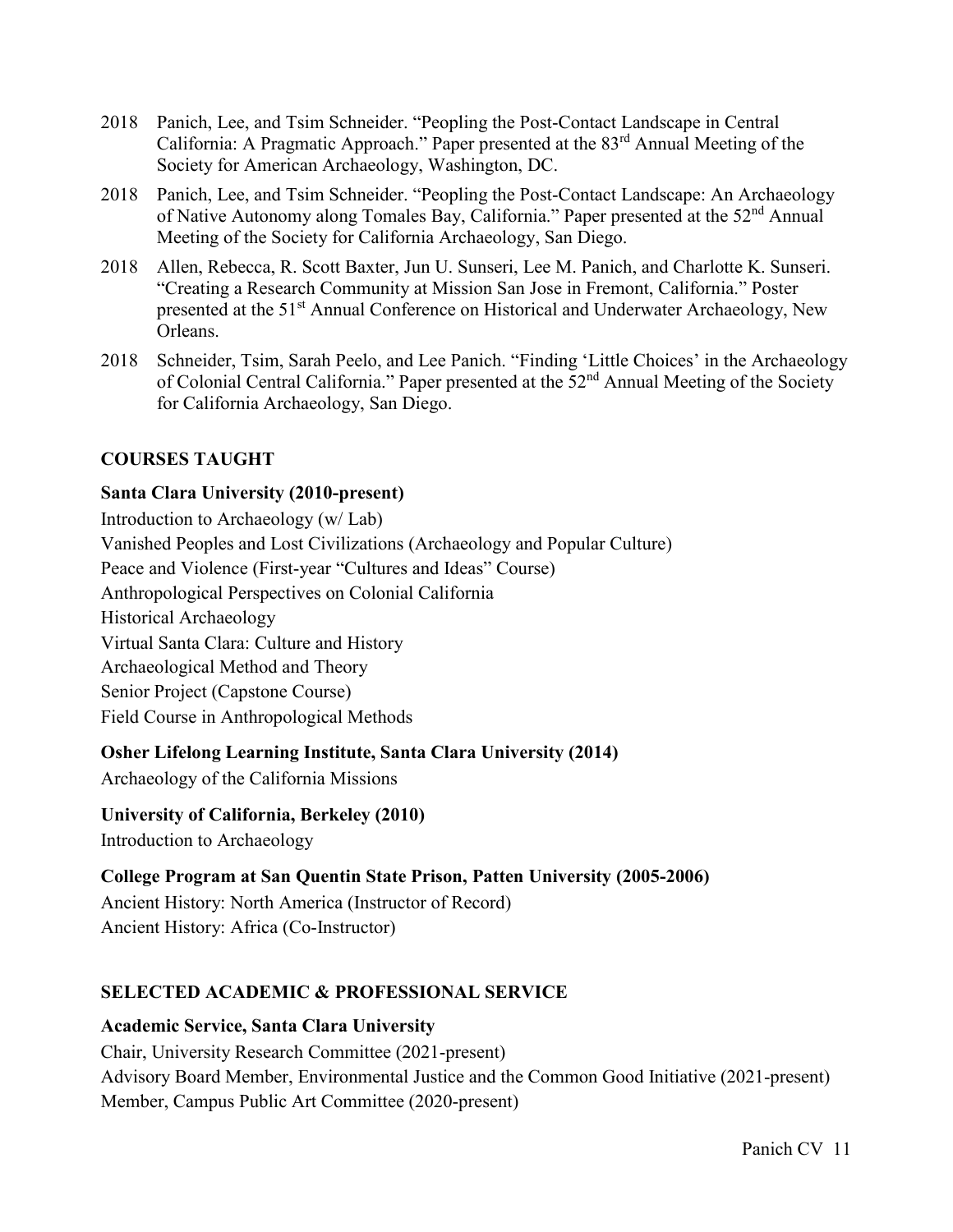Faculty Associate Coordinator, Digital Humanities Initiative (2019-present) Faculty Advisor, Lambda Alpha Anthropology Honor Society (2013-present) Member, University Research Committee (2018-2021) Member, Ohlone History Working Group [\(Final Report here\)](https://www.scu.edu/media/offices/diversity/pdfs/V10.2_OHWG_CombinedReportFINAL.pdf) (2019-2020) Interim Chair, Department of Anthropology (Spring 2019) Member, Faculty Core Committee, Cultures and Ideas 1&2 (2016-2019) Summer Chair, Anthropology Department, Santa Clara University (2012, 2013, 2015, 2016, 2018) Faculty Mentor, Lynch Internship, Anthropology Dept., Santa Clara University (2012, '13, '16, '17) Chair and Organizer, 41<sup>st</sup> Annual Western Departments of Anthropology and Sociology Undergraduate Research Conference, Santa Clara (2014) Session Chair, Western Departments Undergraduate Research Conference (2011-2013, 2016, 2019) Advisor, Anthropology Club (2011-2012)

Representative, Faculty Senate Council (2011-2012, Fall 2017)

# **Professional and Community Service**

Series Editor, *Historical Archaeology of the American West*, University of Nebraska Press & Society for Historical Archaeology (2021-present) Editorial Board Member, *Global Colonialism* series, University Press of Colorado (2021-present) Associate Editor, *California Archaeology* journal (2018-present) Member, Committee on Curriculum, Society for American Archaeology (2014-2020) Member, Board of Directors, California Missions Foundation/Studies Association (2015-2017) Speaker Organizer, Santa Clara County Archaeological Society (2011-2013) Representative, Student Affairs Committee, Society for California Archaeology (2005-2009) Participant, Archaeological Research Facility Public Outreach Program, UC Berkeley (2002-2009)

# **Peer Review Activity**

*Advances in Archaeological Practice American Anthropologist American Antiquity*  Australian National University Press *California Archaeology Ethnohistory Historical Archaeology Journal of Anthropological Archaeology Journal of Archaeological Method and Theory Journal of Archaeological Research Journal of Archaeological Science: Reports Journal of California and Great Basin Anthropology Journal of Field Archaeology Journal of Island and Coastal Archaeology Journal of Pacific Archaeology*